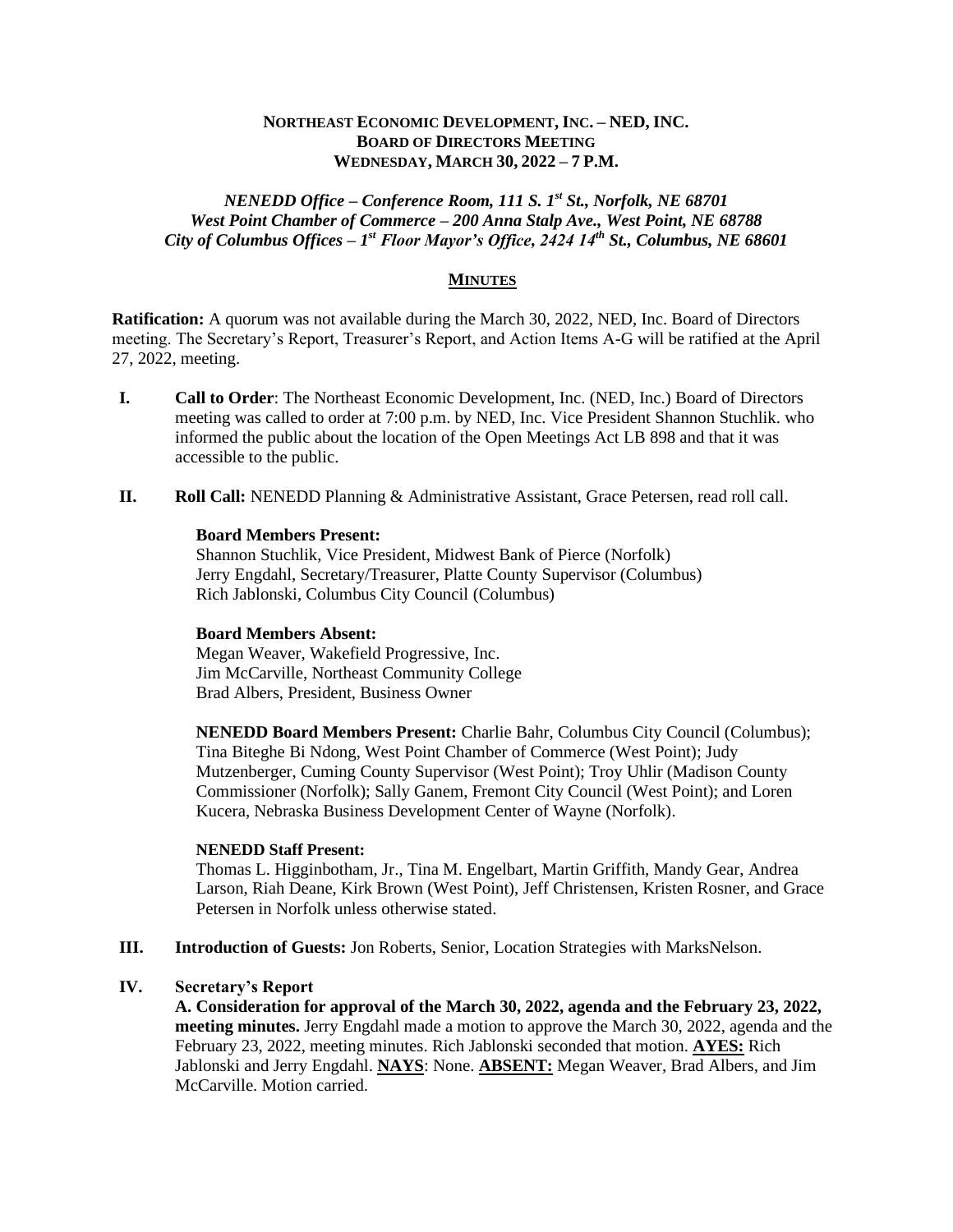## **V. Treasurer's Report**

**A. Consideration for acceptance of the February 2022 Treasurer's Report as presented.** NENEDD Fiscal Officer Kristen Rosner presented the report. Jerry Engdahl made a motion to accept the February 2022 Treasurer's Report as presented. Rich Jablonski seconded the motion. **AYES:** Rich Jablonski and Jerry Engdahl. **NAYS**: None. **ABSENT:** Megan Weaver, Brad Albers, and Jim McCarville. Motion carried.

## **VI. Action Items**

**A. Recommendation to approve Owner/Occupied Housing Rehabilitation Hardship Review Applicant #02006 05376.** NENEDD Housing Loan Specialist Mandy Gear presented. The loan client requested a hardship review due to health issues and her inability to continue working. The client's only source of income is from social security, which is not enough to cover household expenses and other debt, including the payment for the owner/occupied housing rehabilitation loan. An income review was conducted, and the loan client would now qualify for a forgivable loan. The remaining balance of the loan is \$5,417.25 and would be forgiven over the remaining term of the original loan ending on August 1, 2027. Rich Jablonski made a motion to approve Owner/Occupied Housing Rehabilitation Hardship Review Applicant #02006 05376. Jerry Engdahl seconded the motion. **AYES:** Rich Jablonski and Jerry Engdahl. **NAYS**: None. **ABSENT:** Megan Weaver, Brad Albers, and Jim McCarville. Motion carried.

**B. Recommendation to approve direct homebuyer assistance applicant #101721.** NENEDD Housing Loan Specialist Mandy Gear presented. NENEDD staff have reviewed the application and are recommending approval for direct homebuyer assistance in the amount of \$30,000 for applicant #101721. This is a 0% Deferred Interest Loan, due upon transfer of title. Jerry Engdahl made a motion to approve a direct homebuyer assistance applicant #101721. Rich Jablonski seconded that motion. **AYES:** Rich Jablonski and Jerry Engdahl. **NAYS**: None. **ABSENT:** Megan Weaver, Brad Albers, and Jim McCarville. Motion carried.

**C. Recommendation to deny direct homebuyer assistance applicant #101727.** NENEDD Housing Loan Specialist Mandy Gear presented. NENEDD staff have reviewed the application and are recommending denial for direct homebuyer assistance for applicant #101727 based on the total debt to income ratio and housing debt to income ratio. Rich Jablonski made a motion to deny direct homebuyer assistance applicant #101727. Jerry Engdahl seconded that motion. **AYES:** Rich Jablonski and Jerry Engdahl. **NAYS**: None. **ABSENT:** Megan Weaver, Brad Albers, and Jim McCarville. Motion carried.

**D. Recommendation to approve applicant #101716 for owner-occupied housing rehabilitation funds up to the amount of \$25,000.00.** NENEDD Housing Specialist Martin Griffith presented. This property is located in Columbus, is 1,000 square feet and cost of repairs per square foot is \$25.00. The house is structurally sound, in good condition, and after repairs will meet or exceed all of the required Minimum Rehabilitation Standards. The property is deemed economically feasible for the NED, Inc. Owner Occupied Housing Rehabilitation Program. Funding will be provided by NED, Inc. Housing Reuse Funds. This is a forgivable loan over 10 years. Jerry Engdahl made a motion to approve applicant #101716 for owner-occupied housing rehabilitation funds up to the amount of \$25,000.00. Rich Jablonski seconded that motion. **AYES:** Rich Jablonski and Jerry Engdahl. **NAYS**: None. **ABSENT:** Megan Weaver, Brad Albers, and Jim McCarville. Motion carried.

# **E. Consideration to approve a \$140,000 loan to Flat Water Meats, LLC in Snyder.**

NENEDD Business Loan Specialist Jeff Christensen presented. Dustin Davis and Evan Gibson have formed Flat Water Meats, LLC (FWM) and are planning the purchase of the Prenzlow Meat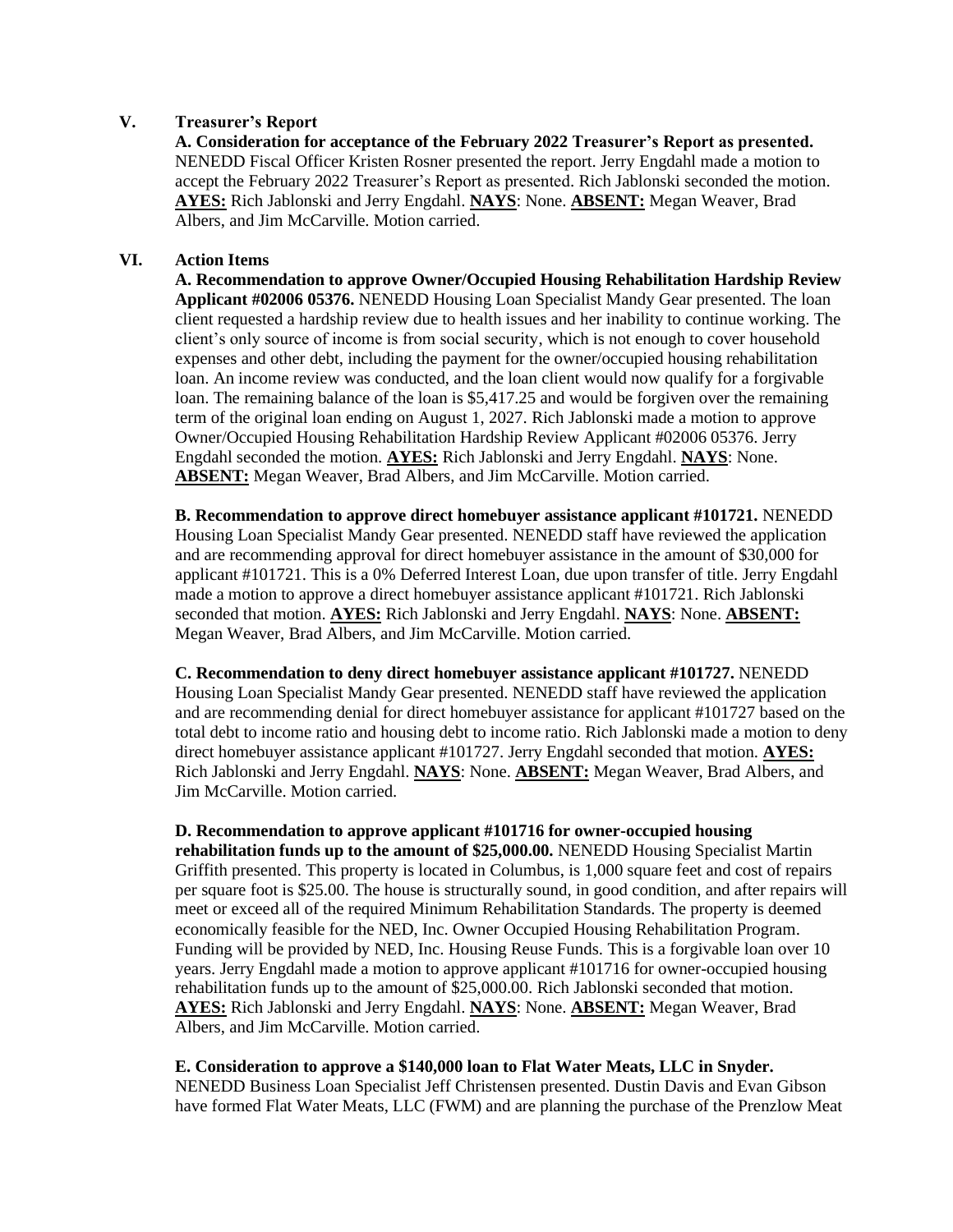Locker in Snyder. They will continue the custom-exempt plant slaughtering and processing livestock for the exclusive use of the livestock owner. This product can't be sold. FWM will also continue to purchase boxed meat and function as a retail exempt meat processing business selling meat at its own retail store front. The total project costs are estimated to be \$350,000. NED, Inc. will lend \$140,000 to Flat Water Meats, LLC to purchase Prenzlow Meat Locker in Snyder. This loan will have a term of 15 years at an interest rate of 5.00% (fixed). NED, Inc. will file a subordinate deed of trust on the business real estate in Snyder and a subordinate UCC lien on all business assets of Flat Water Meats, LLC. NED, Inc. will require a personal guaranty from Dustin and Evan, and life insurance assignments from Dustin and Evan, each for the total amount of the loan for the life of the loan. Rich Jablonski made a motion to approve a \$140,000 loan to Flat Water Meats, LLC in Snyder. Jerry Engdahl seconded that motion. **AYES:** Rich Jablonski and Jerry Engdahl. **NAYS**: None. **ABSENT:** Megan Weaver, Brad Albers, and Jim McCarville. Motion carried.

### **F. Consideration to approve a \$45,000 loan to Vet Clinic, P.C. in Elgin and St. Edward.**

NENEDD Business Loan Specialist Jeff Christensen presented. Jeremy Young, DMV, is planning the renovation of his veterinary clinics in Elgin and St. Edward. Town and Country Veterinary Clinic (TCVC) was established in Albion in July 1985 by Dr. Richard Cockerill. A satellite clinic was established in St. Ed in the 80's as well, and Elgin was added in the 90's. Dr. Young joined the clinic in 2006 as an associate vet. In 2009, Young became partner, buying out Dr. Cockerill's shares. In 2021, Dr. Young bought out Dr. Cody Gulbrandson's share, making him the sole owner. TCVC staffs three veterinarians and provides services for both large and small animals. Work at the Elgin clinic includes HVAC, flooring, new overhead door, and exterior sandblasting. Work at the St. Ed clinic includes a new insulated overheard door, windows, front door repairs, and some pen maintenance. The total project costs are \$50,620 for repairs/renovation to both the Elgin and St. Ed locations. NED, Inc. will lend Vet. Clinics, P.C. \$45,000 for renovations to the Elgin and St. Edward locations. This loan will have a term of 15 years at an interest rate of 5.00% (fixed). NED, Inc. will file a deed of trust on the Elgin and St. Edward locations, require personal guaranty from Dr. Jeremy and Kimberly Young, and a life insurance assignment from Dr. Young for the amount of the loan for the life of the loan. NED, Inc. will also file a deed of trust on Young's personal residence in Elgin. Jerry Engdahl made a motion to approve a \$45,000 loan to Vet Clinic, P.C. in Elgin and St. Edward. Rich Jablonski seconded that motion. **AYES:** Rich Jablonski and Jerry Engdahl. **NAYS**: None. **ABSENT:** Megan Weaver, Brad Albers, and Jim McCarville. Motion carried.

**G. Consideration to appoint a budget and nominating committee.** NENEDD Executive Director Thomas L. Higginbotham, Jr. presented. On an annual basis, a budget and nominating committee is appointed to review and recommend to the full board of directors the next fiscal year's budget as prepared by staff and to review and recommend to the full board of directors new board members and new officers. Jerry Engdahl, Jim McCarville, and Shannon Stuchlik were nominated. Rich Jablonski made a motion to appoint a budget and nominating committee. Jerry Engdahl seconded the motion. **AYES:** Rich Jablonski and Jerry Engdahl. **NAYS**: None. **ABSENT:** Megan Weaver, Brad Albers, and Jim McCarville. Motion carried.

### **VII. President/Board Comments:** None.

**VIII. Next Meeting Date:** The next NED, Inc. Board of Directors meeting will be held on Wednesday, April 27, 2022, at 7 p.m. The meeting will be held at the following location: City of Norfolk Offices – Training Room, 309 N. 5<sup>th</sup> St., Norfolk, NE 68701.